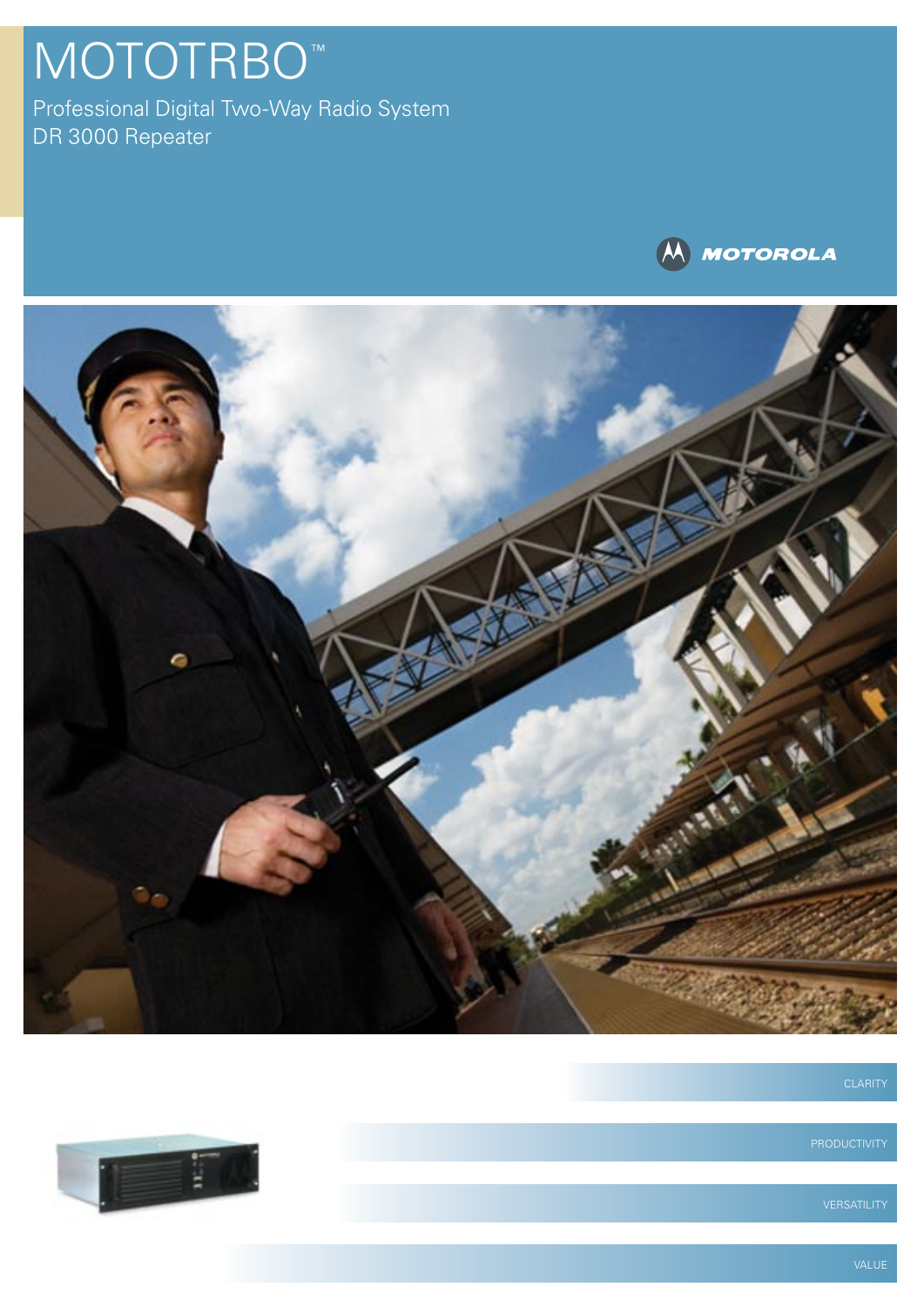MOTOTRBO System Components and Benefits



# DR 3000

Repeater

- 100% continuous full duty cycle at 25-40W
- Supports two simultaneous voice or data paths in digital TDMA mode.
- 3 Integrated power supply.
- 4 Operates in analogue or digital mode, bright, clear, colored LEDs indicate mode.
- 5 LEDs clearly indicate transmit and receive modes in both channel slots.
- 6 Sturdy handles make installation and handling easier.

## Repeater Standard Package

- Repeater
- Power Cord

## Shift into digital.

MOTOTRBO brings you more performance, productivity and value, thanks to digital technology that delivers increased capacity and spectrum efficiency, integrated data communications and enhanced voice communications. MOTOTRBO is ideal for professional organisations that need a customisable, business-critical communication solution.

# Introducing MOTOTRBO Professional Digital Two-Way Radio System. The future of two-way radio.

Unique MOTOTRBO System Benefits for Enhanced Productivity

- Provides **twice the calling capacity** (compared to analogue radios) for the price of one license. A second call does not require a second repeater.
- **Doubles the number of users** you can have on a single licensed 12 .5 kHz channel.
- **Supports applications** through Motorola's Application Partner Programme
- Provides **clearer voice communications** over a greater range than comparable analogue radios.
- Offers **enhanced battery life**.
- Enables **additional functionality** including dispatch data, and enhanced call signaling.
- Provides **easy migration** from analogue to digital.



MOTOTRBO offers a private, standards-based, highly cost-effective solution with a complete system of portable radios, mobile radios, repeaters, accessories and services. It: